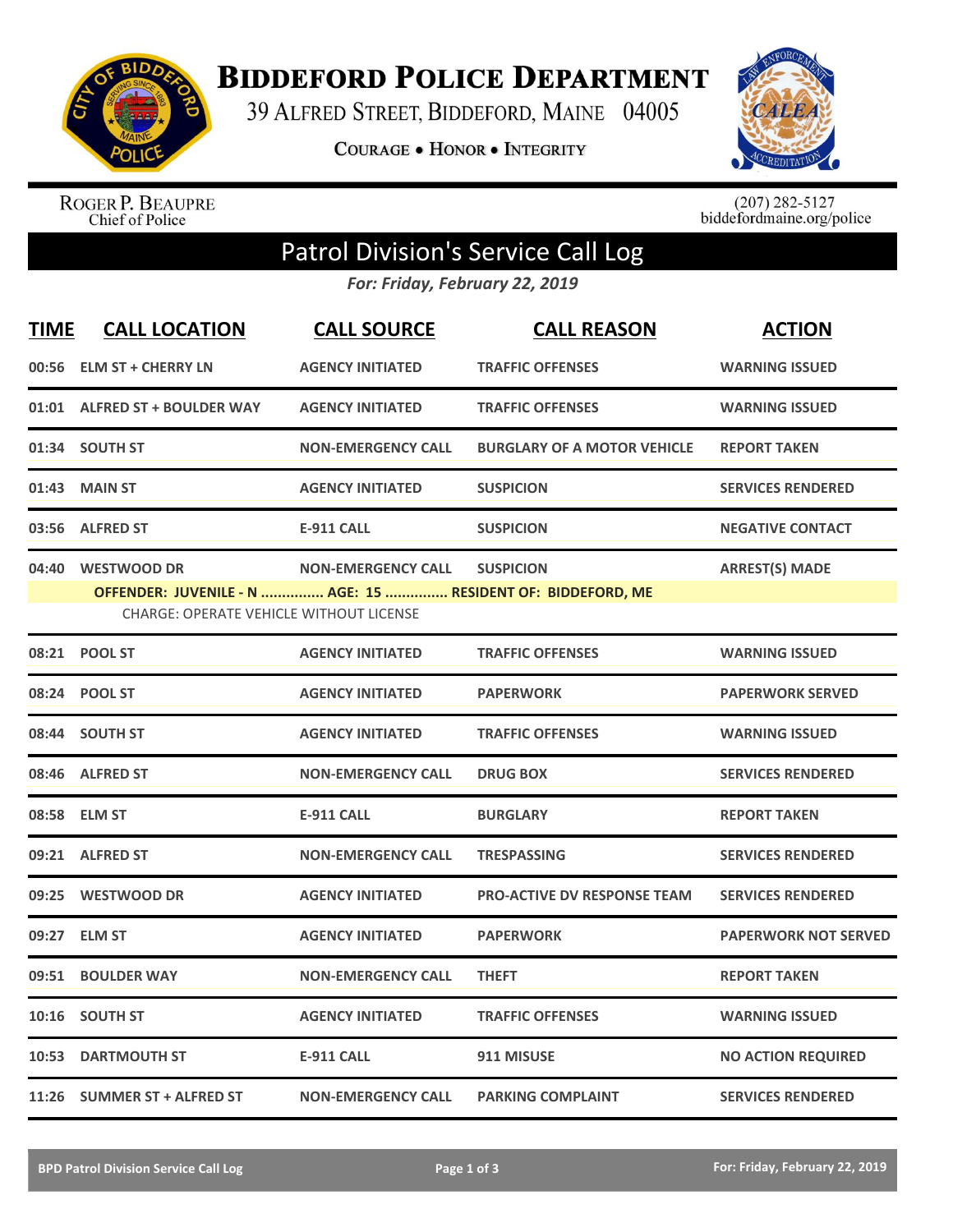| <b>TIME</b> | <b>CALL LOCATION</b>          | <b>CALL SOURCE</b>        | <b>CALL REASON</b>                                     | <b>ACTION</b>                |
|-------------|-------------------------------|---------------------------|--------------------------------------------------------|------------------------------|
|             | 11:40 ALFRED ST               | <b>E-911 CALL</b>         | 911 MISUSE                                             | <b>NEGATIVE CONTACT</b>      |
|             | 11:48 FOSS ST                 | <b>AGENCY INITIATED</b>   | <b>PAPERWORK</b>                                       | <b>PAPERWORK NOT SERVED</b>  |
| 11:49       | <b>MAIN ST</b>                | <b>WALK-IN AT STATION</b> | <b>ARTICLES LOST/FOUND</b>                             | <b>REPORT TAKEN</b>          |
|             | 12:06 WEST ST                 | <b>NON-EMERGENCY CALL</b> | <b>LITTERING</b>                                       | <b>SERVICES RENDERED</b>     |
|             | 12:16 SMALLS CT               | <b>NON-EMERGENCY CALL</b> | <b>PARKING COMPLAINT</b>                               | <b>PARKING TICKET ISSUED</b> |
|             | 12:50 SULLIVAN ST             | <b>WALK-IN AT STATION</b> | <b>THEFT</b>                                           | <b>REPORT TAKEN</b>          |
|             | 12:51 SMALLS CT               | <b>RADIO</b>              | <b>TRAFFIC OFFENSES</b>                                | <b>REPORT TAKEN</b>          |
|             | 13:38 ANDREWS RD              | <b>E-911 CALL</b>         | 911 MISUSE                                             | <b>NO ACTION REQUIRED</b>    |
|             | 14:44 MARINER WAY             | <b>E-911 CALL</b>         | 911 MISUSE                                             | <b>WARNING ISSUED</b>        |
|             | 15:19    FOSS ST              | <b>AGENCY INITIATED</b>   | <b>PAPERWORK</b>                                       | <b>PAPERWORK NOT SERVED</b>  |
| 15:19       | <b>BRADBURY ST</b>            | <b>WALK-IN AT STATION</b> | <b>THEFT</b>                                           | <b>SERVICES RENDERED</b>     |
| 15:26       | <b>MAINE TPKE + ALFRED ST</b> | <b>NON-EMERGENCY CALL</b> | <b>PAN HANDLING</b>                                    | <b>GONE ON ARRIVAL</b>       |
|             | <b>15:41 SCADLOCK MILL RD</b> | <b>AGENCY INITIATED</b>   | <b>PRO-ACTIVE DV RESPONSE TEAM</b>                     | <b>NO VIOLATION</b>          |
|             | 16:00 ALFRED ST               | <b>NON-EMERGENCY CALL</b> | <b>ALL OTHER</b>                                       | <b>SERVICES RENDERED</b>     |
|             | 16:39 ALFRED ST               | <b>WALK-IN AT STATION</b> | <b>PAPERWORK</b>                                       | <b>SERVICES RENDERED</b>     |
|             | <b>16:41 ANDREWS RD</b>       | <b>E-911 CALL</b>         | 911 MISUSE                                             | <b>NO ACTION REQUIRED</b>    |
|             | 17:14 MAY ST + LAMOTHE AVE    | <b>AGENCY INITIATED</b>   | <b>TRAFFIC OFFENSES</b>                                | <b>WARNING ISSUED</b>        |
|             | 17:15 SULLIVAN ST             | <b>AGENCY INITIATED</b>   | <b>PROTECTION FROM ABUSE SERVICE SERVICES RENDERED</b> |                              |
|             | 17:26 MAY ST + LESSARD AVE    | <b>AGENCY INITIATED</b>   | <b>TRAFFIC OFFENSES</b>                                | <b>VSAC ISSUED</b>           |
|             | 18:18 ELM ST + LINDALE AVE    | <b>AGENCY INITIATED</b>   | <b>TRAFFIC OFFENSES</b>                                | <b>WARNING ISSUED</b>        |
|             | 18:24 POOL ST                 | <b>NON-EMERGENCY CALL</b> | <b>MESSAGE DELIVERY</b>                                | <b>SERVICES RENDERED</b>     |
|             | 18:54 BENSON RD               | <b>NON-EMERGENCY CALL</b> | <b>SUSPICION</b>                                       | <b>GONE ON ARRIVAL</b>       |
|             | 19:19 GRAHAM ST               | <b>NON-EMERGENCY CALL</b> | <b>SUSPICION</b>                                       | <b>NO VIOLATION</b>          |
|             | 19:56 SULLIVAN ST             | <b>NON-EMERGENCY CALL</b> | <b>CHECK WELFARE</b>                                   | <b>TRANSPORT TO CRISIS</b>   |
|             | 20:03 ALFRED ST               | <b>AGENCY INITIATED</b>   | <b>TRAFFIC OFFENSES</b>                                | <b>VSAC ISSUED</b>           |
|             | $20:16$ WEST ST + HILL ST     | <b>NON-EMERGENCY CALL</b> | <b>TRAFFIC SIGNAL (SCHOOL ZONE)</b>                    | <b>REFERRED OTHER AGENCY</b> |